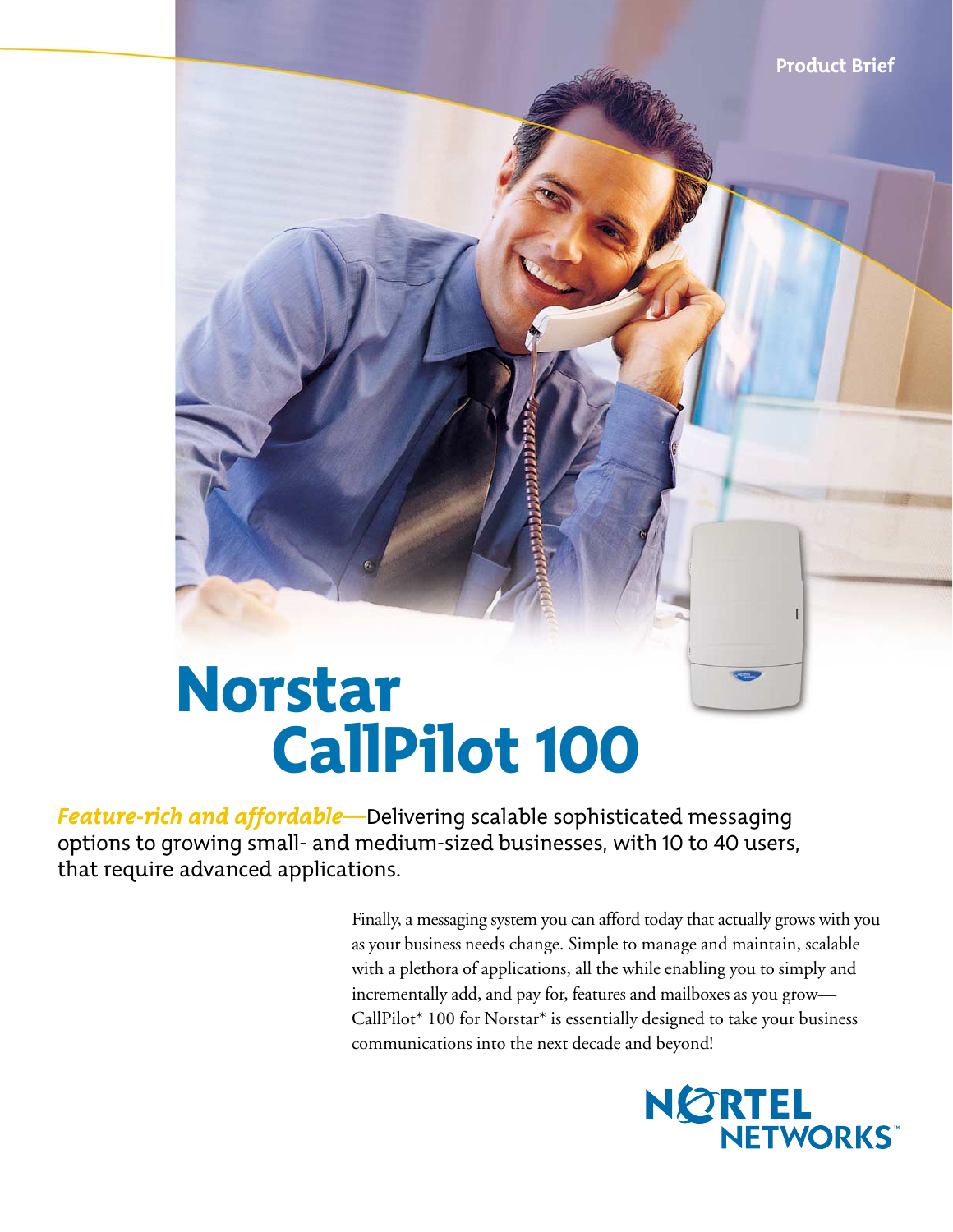*Risk-free applications trials* allow you to try and buy only the applications you've tested and approved.

*Web-based management* interface makes system administration easier than ever before. Plus, all of the messaging options are already embedded in your CallPilot 100 module and can be activated with a key-code to add mailboxes and applications as your needs expand.

*Outstanding quality* you can count on is evidenced by Norstar's position as the #1 voice solution in the world, chosen by small and medium businesses.

# CallPilot 100—Driving business profitability with easy, advanced messaging

Choosing a telephone system for your business doesn't have to be complicated. It all begins with a Norstar Integrated Communications System, the foundation of your business communications. Next come the right telephones. Then, you can enhance your communications with specialized applications like messaging, and other advanced applications.

CallPilot 100 for Norstar delivers the means to keep your business communications moving efficiently and profitably,

and allows you to be accessible to customers and business associates around the clock, wherever you go. You will immediately notice the benefits of enhanced messaging; with each communication, you and your employees will get more work done, helping your business do more business. And your customers will appreciate the difference, too. CallPilot 100 offers the following key features: Advanced integrated applications, including Auto Attendant, Custom Call Routing (CCR), Voice Mail, Basic Call Center, Web-based management, and IP connectivity.

# The messaging platform for your future is affordable today

The ingenious design of CallPilot 100 helps you to make the right messaging decisions for today, while protecting your investment for tomorrow. Unequivocally, it is a cost-effective solution for small to medium-sized businesses that require voice messaging, increased scalability, storage capacity, plus sophisticated applications.

Does your budget require you to start small today and pay as you grow? Do you need a call center and sophisticated applications to stay competitive, which are also easy to use and administer? And how do you decide whether you really want to buy that next messaging application? Are you looking for a name you can count on? CallPilot 100 just made everything easier for you. Discover the advantages of using the next generation in messaging platforms for your Norstar business communications system:

#### *Cost-effective design saves you money*

today by allowing you to pay for mailboxes and applications as you grow.

*Sophisticated features* help you to be more competitive by increasing your employee productivity and improving customer satisfaction.



*Figure 1: Compact and affordable, CallPilot 100 for Norstar delivers advanced messaging capabilities to small- and medium-sized businesses.*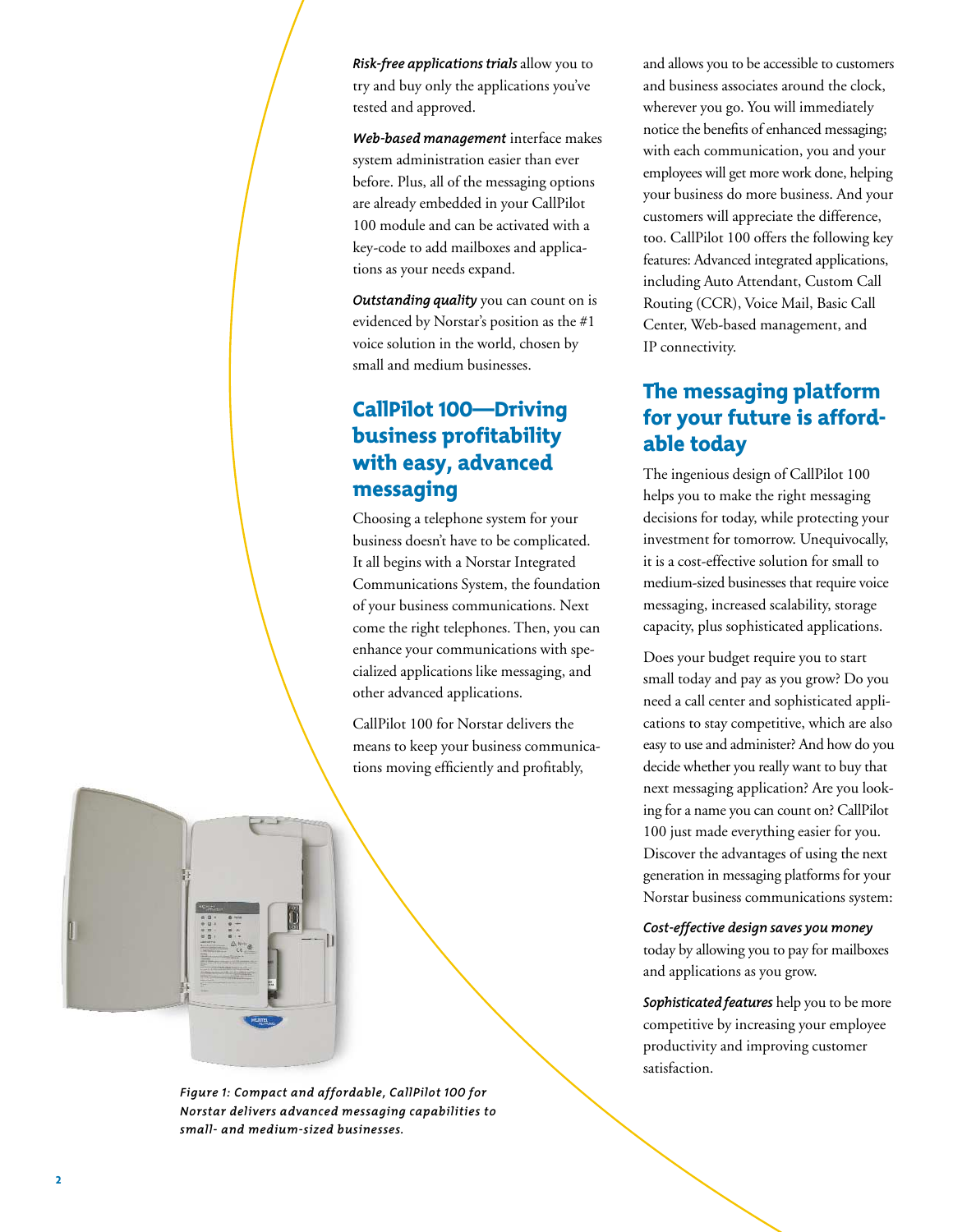- Scalable up to 40 mailboxes, with a migration path to more sophisticated features
- Embedded applications let you easily grow as your business needs change, with simple key-code activation
- IP enabled with 10/100 Ethernet ports supporting Web-based management
- Supported on Norstar Compact and Modular Integrated Communications Systems, as well as all Norstar Telephones and Business Series Terminals

# Advanced integrated applications

# **Auto Attendant**

Your own personal receptionist, Auto Attendant answers your telephone and takes messages for everyone in your company—with complete accuracy— 24 hours a day, 7 days a week. Custom Call Routing cuts down on "telephone tag" by giving your customers and suppliers direct access to the person they want to reach, allowing them to ask a question or leave information anytime. Auto Attendant includes a long list of standard feature options, including:

- Call transfer
- Calling name display
- CCR levels (10)
- CCR trees (4)
- Dial extension from CCR
- External transfer on Centrex
- Flexible line rings before answer
- Multiple operators
- Remotely record greeting
- Remotely set business open/closed
- Reply based on calling line ID (CLID)
- Reports
- Transfer to CCR tree

### **Voice Messaging**

*CallPilot 100* activates 10 to 40 mailboxes, and is suited for small- to medium-sized businesses that can benefit from advanced voice messaging features. Including a long list of standard options, some of the more popular Voice Mail features include:

- Auto answer with personal greeting
- Broadcast messages
- Delivery options (private, urgent, etc.)
- Express messaging
- Guest mailboxes
- Interrupt caller leaving a message
- Never-full mailboxes
- Outbound transfer from mailbox
- Record a call
- Recovery of deleted message
- Remote call forward to Voice Mail
- Reports

*Basic Call Center* is for businesses that require a small call center with more sophisticated applications. Basic Call Center activates 10 agents and 2 queues, and is scalable as your business grows. A compatible user interface with Meridian\*, Business Communications Manager, and Norstar platforms protects your training investment for future migration or multisite companies. Additional features include:

- 20 configurable agents
- 5 agent priorities
- 10 announcements
- 15 maximum lines
- Routing steps:
- 6-day table
- 6-night table

# System administration and maintenance

Complete Web-based management with a user-friendly graphical user interface simplifies system administration and maintenance—all you need is a Web browser. An IP-enabled auto-sensing 10/100 Ethernet port makes system administration and management access easier for you or your telco service provider. Plus, all embedded applications are quickly and easily activated with key-codes common to Norstar CallPilot 150, Business Communications Manager, and Meridian CallPilot, making mailbox expansions and application additions a snap.

# **Availability**

CallPilot 100 for Norstar is available globally in multiple languages.